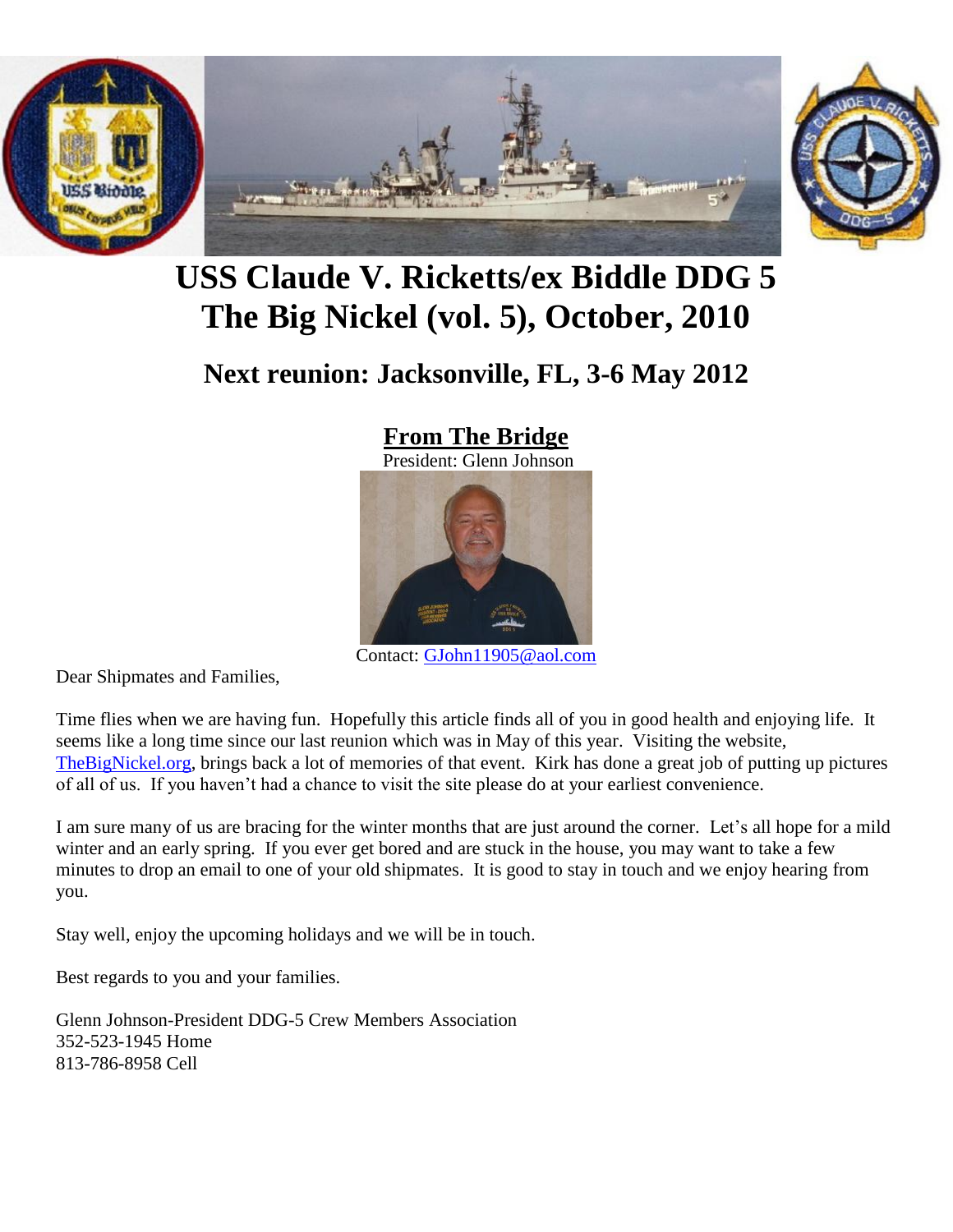## Executive Director Carl Slack



Contact:<RickettsDDG5@yahoo.com>

#### Shipmates,

As I type this I'm on my way to winter in Florida and will stop in Jacksonville and check on the current status of the effort. Every Saturday in December will be DDG 5 day with coffee and donuts so stop on by and see what has been done so far. Start planning for our next reunion May 2012 in Jacksonville, FL. Hope to see everyone there.

For some great pictures of the 2010 reunion, go to [The Big Nickel](http://thebignickel.org/) website and look under the link for 2010 reunion. When you are at the website, take time to fill out the reunion survey. Also, if you have not registered on the website please do so. That is how we can keep track of everyone. Make it a habit to check the site on a regular basis for all the latest news.

If for whatever reason you cannot make a reunion and wish to express your views or concerns about the DDG-5 Crew Members Association, email them to [me](mailto:rickettsddg5@yahoo.com) or send them to DDG 5 Crew Members Association C/O Carl Slack, PO Box 83 Jackson, NH 03846-0083.

It is important that all crew members take the time to check out [The Big Nickel](http://thebignickel.org/) website and to register. Registration on the site is our way of making sure we keep all crew members informed and up to date about our Association. Make it a habit to occasionally look for any new information. Newsletters are published twice a year and the website is constantly being updated. We have the best ships website thanks to all the hard work of our webmaster Kirk Neuman.

## **Saving the USS Charles F Adams DDG-2**

A ship's museum store/visitor center has opened in Jacksonville that serves to establish a presence for the local team working on saving the last of the Adams-Class ship hulls for a permanent memorial in downtown Jacksonville for the purpose of representing the 23 ships in the class, and to honor all those who served in them. The store carries military style ball caps representing all the services, tee shirts, coins, decals and other assorted items. Artifacts from the ships of the class include AN/SPA-25 radar repeaters, 5-inch gun fire control equipment, missile launcher control equipment, and various other equipment representative of the communication systems used on board. The presence of the store is already creating a considerable amount of excitement within the community. Future plans include establishing online capabilities through the Adams-Class Veterans Association official website at [http://www.adamsclassddgvets.org/.](http://www.adamsclassddgvets.org/) Anyone traveling through the Northeast Florida area is invited to visit the store and see what is being done to achieve the goal of saving this ship from scrapping.

All shipmates should take the time to look at **Adams Class Veterans Association (ACVA)** website and to join that group. The Adams as a museum ship in Jacksonville will represent every DDG, including DDG 5. The Adams as a museum is now in a critical part of their effort to make it a permanent museum in Jacksonville, FL.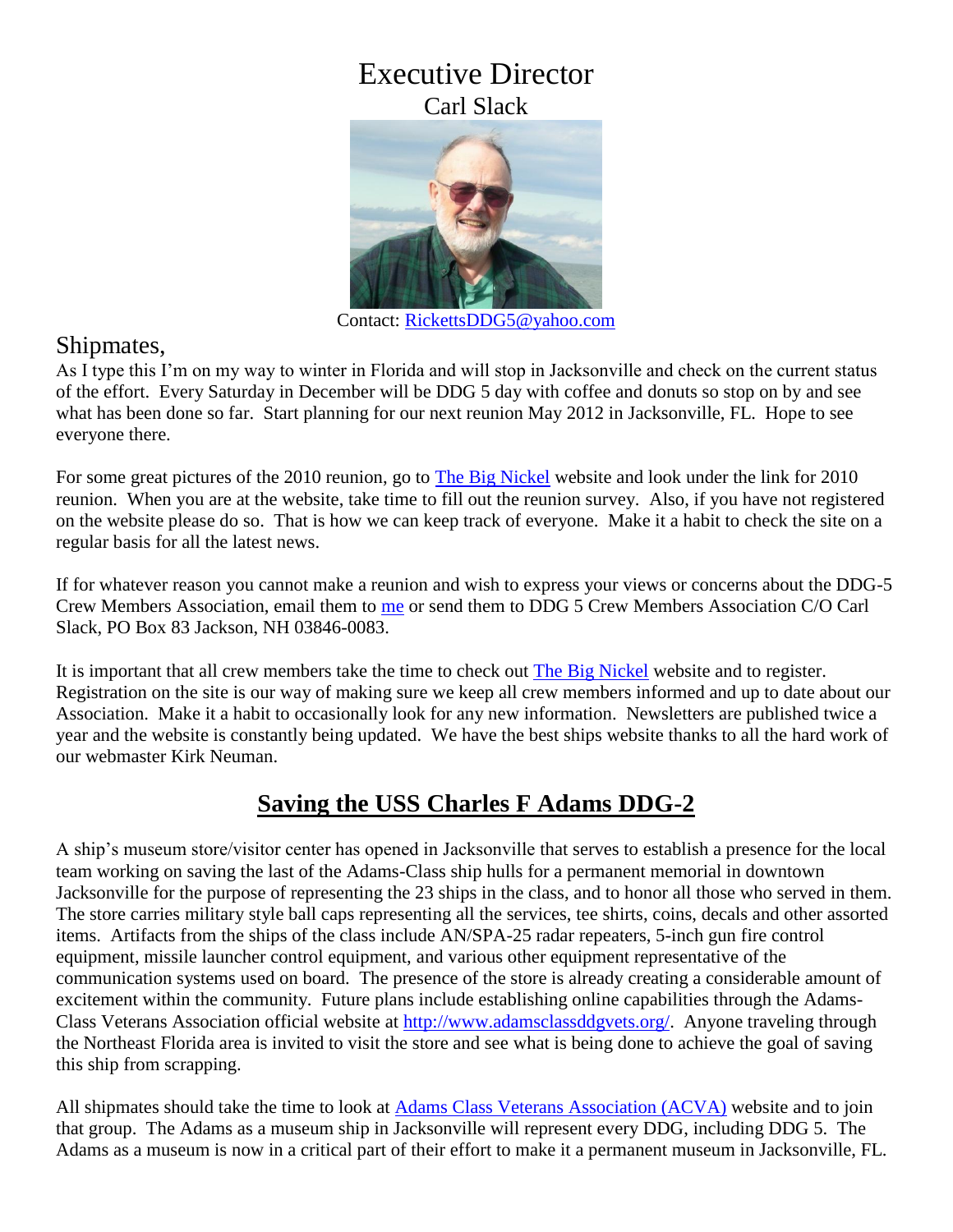They are now in a classical "Catch 22" position. They need to raise funds to prove to the Navy that they can make the project work in order for the Navy to give them final approval and the ship. But until the Navy does that, the ACVA is finding it very difficult to obtain large donations from major corporations. Here is where all the individuals who ever served on an Adams Class Ship can help. You can find out about the latest status and how you can contribute to saving the "Charlie Deuce" by visiting [The Adams Class Museum,](http://adamsclassmuseum.org/) a joint website by the Jacksonville Historic Naval Ship Association (JHNSA) and the Adams Class Museum.

As part of the effort to save the Adams, the DDG-5 Association Executive Council has authorized the support of the JHNSA/ACVA efforts by sponsoring Hull Plate #5 in honor of the USS Claude V. Ricketts and the USS Biddle as part of the JHNSA/ACVA Hull Restoration Fundraiser. The cost of the sponsorship of each hull plate is \$2500. The Executive Council is asking that you, our shipmates, contribute towards the purchase of our Hull Plate.

If you wish to make a donation towards this goal, please go to the [Save The Charlie Deuce](http://thebignickel.org/SaveTheCharlieDeuce.html) page on The Big Nickel website, print and fill out the DDG-5 Hull Donation Form and send it along with your check to Mike Margeotes (address is on the form). Your contribution will be recorded and then held in escrow in a special account until we reach the goal of \$2500 at which point the funds and donation records will be forwarded to the JHNSA/ACVA. If you wish to charge your donation to your credit card, a link is provided to the [ACVA](http://www.adamsclassddgvets.org/) page for that. Please make sure that you also send in a Hull Plate #5 donation form if you do use a credit card so that your name can be recorded by Mike..

A plaque, made from actual DDG-2 hull plates being replaced when the ship goes into dry dock, will recognize our association for our contributions and, at a later time, all contributors will be recognized in a yet to be determined manner. A list of current DDG 5 Shipmate donors is maintained and viewable on the Save The [Charlie Deuce](http://thebignickel.org/SaveTheCharlieDeuce.html) page. The donors list and the goal "thermometer" on the website will be updated weekly with our progress. Once we have enough for hull plate #5, we will continue to accept donations to sponsor a second hull plate and any number that we can sponsor after that.

Thank you for your support in this fund drive.

Carl Slack (Executive Director) Glenn Johnson (President) Danny Timm (Vice President) Jerry Kaufman (Secretary) Michael Margeotes (Treasurer/Historian) Kirk Neuman (Webmaster)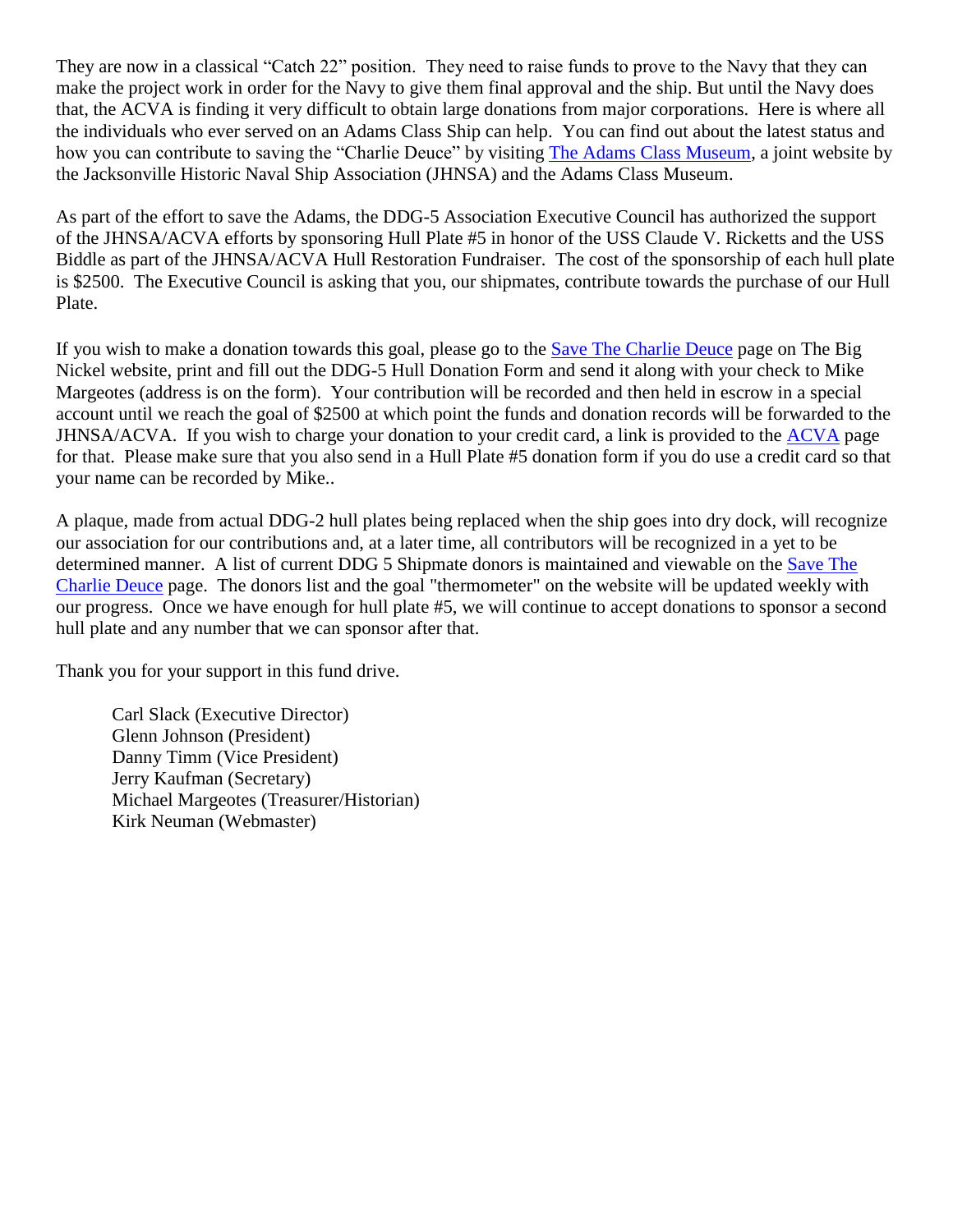# **The 2010 Reunion in Norfolk, VA**

The 2010 Ship's reunion held in Norfolk, Virginia April 28 to May 2 was well attended. There were 58 shipmates in attendance for most of the three days, representing DDG 5 shipmates from commissioning as the USS Biddle to decommissioning as the USS Claude V. Ricketts.



Wednesday was pre-check-in and setup day. Thursday was actual check-in day when the majority of those attending the full reunion arrived. Thursday evening we held a pizza party and had a drawing for prizes. Howard Williams  $(10/65 - 4/68)$  won 1<sup>st</sup> prize and Tom Woebkenberg (10/63-11/65) won  $2<sup>nd</sup>$  prize. Lots of pizza was eaten and even more sea stories were told and fun was had by all.

On Friday we enjoyed a great tour of Norfolk (which isn't the same Norfolk many of us

remember) and the USS Wisconsin BB 64, which is permanently moored at Nauticus and the Hampton Roads Naval Museum. We conducted the Crewmate Memorial near the Wisconsin,

remembering those shipmates and family members who had passed away since the previous reunion. After the memorial, we re-boarded the bus for a short ride to the Norfolk Naval Station mess hall, where





we had a nice lunch and then took a bus tour of the base.



Friday evening we had a reception which was very well attended. But then again, what would you expect from a bunch of swabbies on liberty.

Saturday morning the Reunion Crew Meeting was held. Thirty officers and crew attended the meeting, including Captain Jerry Rapkin (1969 – 1971) and Captain Thomas Sheridan (1980 – 1982). Details of the meeting

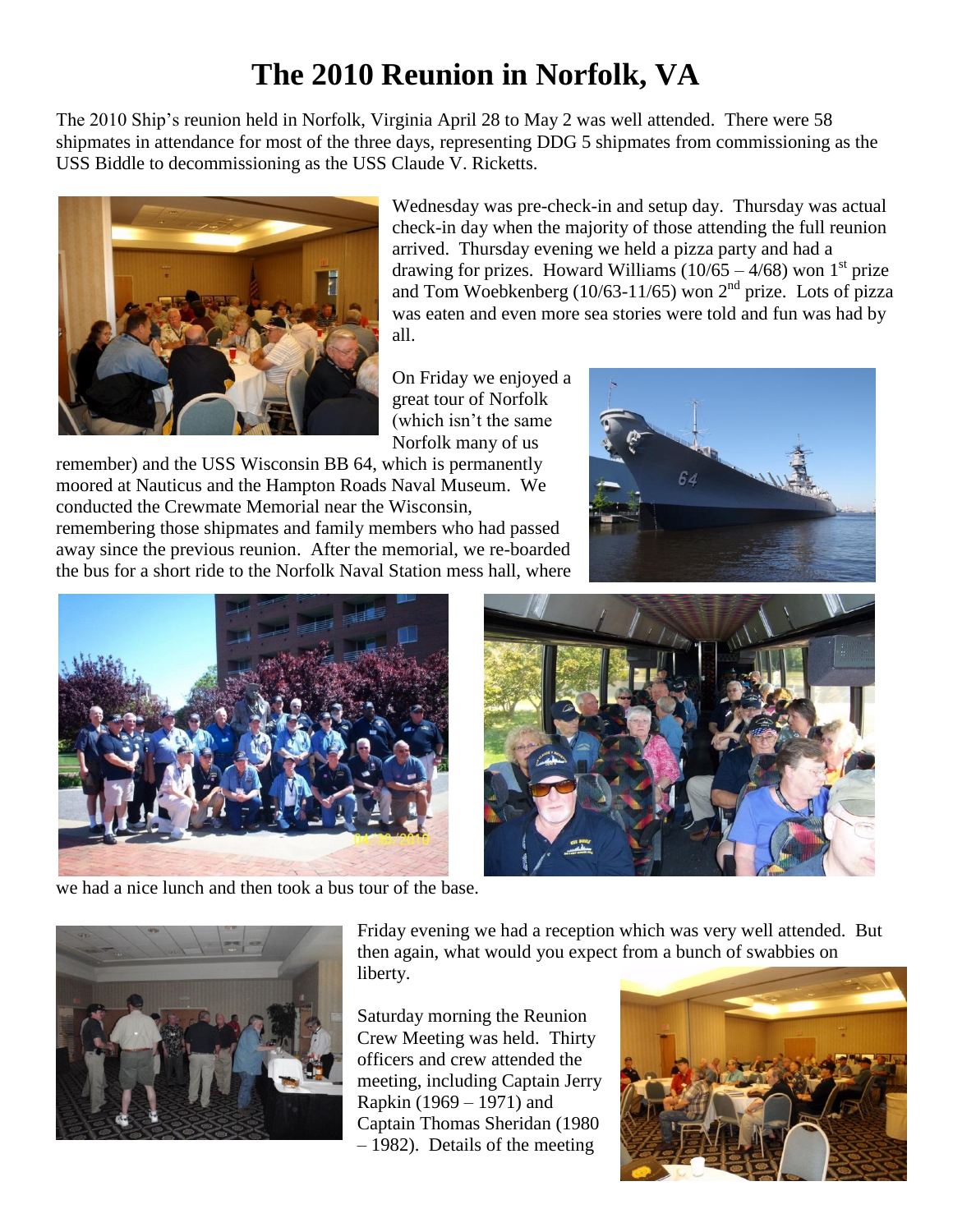can be found in the minutes posted on [The Big Nickel website](http://thebignickel.org/TheReunions/2010/DDG5_Association_Crew_Meeting_Minutes_5-1-2010.pdf) (you will need [Adobe Reader](http://get.adobe.com/reader/) to load and read the minutes). A summary of the minutes can be found below in Jerry Kaufman's report.

Saturday evening was the concluding dinner. Ninety-four shipmates and their wives and guests attended the



dinner. Our honored guests were James Ricketts, son of Admiral Claude V. Ricketts and his wife Jean (pictured on the left with Capt. Rapkin between Mr. and Mrs. Ricketts). Also in attendance were Captains Jerry Rapkin (1969 – 1971), Robert Powers (1974 – 1976) and Thomas Sheridan

 $(1980 -$ 1982).

There were four Ship's **Commanding** Officers at the reunion at



one time or another during the three day event. Captains Rapkin and Sheridan attended the entire reunion while Captain Joseph King attended the reception Friday evening and Captain Robert

Powers attended the dinner Saturday evening. Captains Sheridan, Powers and Rapkin are pictured here.

At dinner Saturday evening, we had 94 crew members and their wives and guests in attendance. After dinner we held the raffle for many items contributed by shipmates. A major raffle item was the DDG ship's model from [BaD Ship Models.](http://thebignickel.org/ShipModel.html) Captain Jerry Rapkin was the winner of the kit. He will have a great winter project. Captain Thomas Sheridan won the honor of maintaining the ship's flag until the [2012 reunion,](http://thebignickel.org/2012Reunion.html) which will be held in Jacksonville, Florida.

After the raffle, we had a photo session where the various crews posed as well as photos of all shipmates in attendance. You can find these and many other pictures taken at the reunion on The Big Nickel website under the [2010 Reunion](http://thebignickel.org/2010Reunion.html) page. While there, please take time to fill out the 2010 Reunion survey if you attended the reunion. Your inputs will help make the 2012 reunion even better.

You can see these and many more reunion photos by going to **The Big Nickel 2010 Reunion page** on the web site.



Contact [jershirl1@yahoo.com](mailto:jershirl1@yahoo.com)

The minutes from the 2010 Crews Meeting at the Norfolk Reunion have been posted on The Big Nickel under the 2010 Reunion/Saturday. In summary the following items were discussed and approved at the meeting: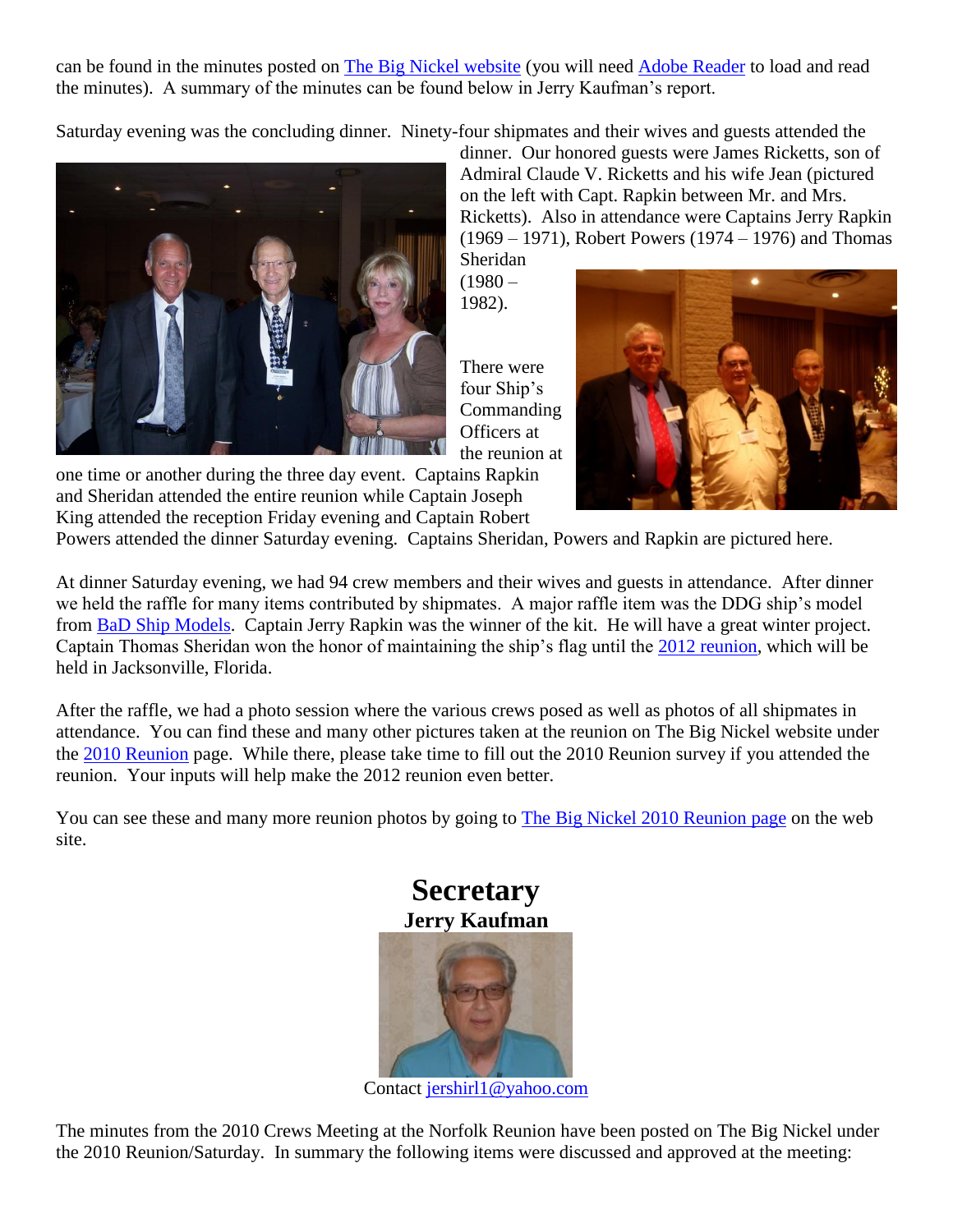- 1. DDG 5 Association dues will be incorporated into reunion registration fees and have voluntary dues which members may send in if they don't attend a reunion rather than having a set annual dues fee payable by all Association members.
- 2. The 2012 reunion will be held in Jacksonville, Florida from May 3 to May 6 at the Crown Plaza Hotel.
- 3. Election of DDG-5 Memory officers:
	- President: Glenn Johnson (1964 1968)
	- Vice President : Danny Timm (1965 1968)
	- Secretary : Jerry Kaufman (1962 1963)
	- Treasurer : Michael Margeotes (1965 1970)
- 4. Volunteer officers:
	- Chaplain Wayne Miller (1965 1968)
	- Master At Arms Chuck Ketteringham (1962 1964)
	- Newsletter Editor Carl Slack (1963 1968) (another volunteer is requested)
	- Storekeeper Glenn Johnson (another volunteer is requested)
	- Reunion Coordinator Carl Slack



Contact [margeotesm@msn.com](mailto:margeotesm@msn.com)

As of 9/23/2010, the balance of the DDG 5 Association checking is \$980.64. The opening balance: \$274.34

| <b>Hull Plate Donations</b> | \$170.00 (early donations already forwarded to JHNSA/ACVA) |
|-----------------------------|------------------------------------------------------------|
| <b>General Donations</b>    | \$200.00                                                   |
| Cash from $50/50$           | \$245.00                                                   |
| <b>Sale History Books</b>   | \$91.00                                                    |
| Interest                    | \$0.30                                                     |

Balance as of  $9/23/2010$  \$66.93 in the savings account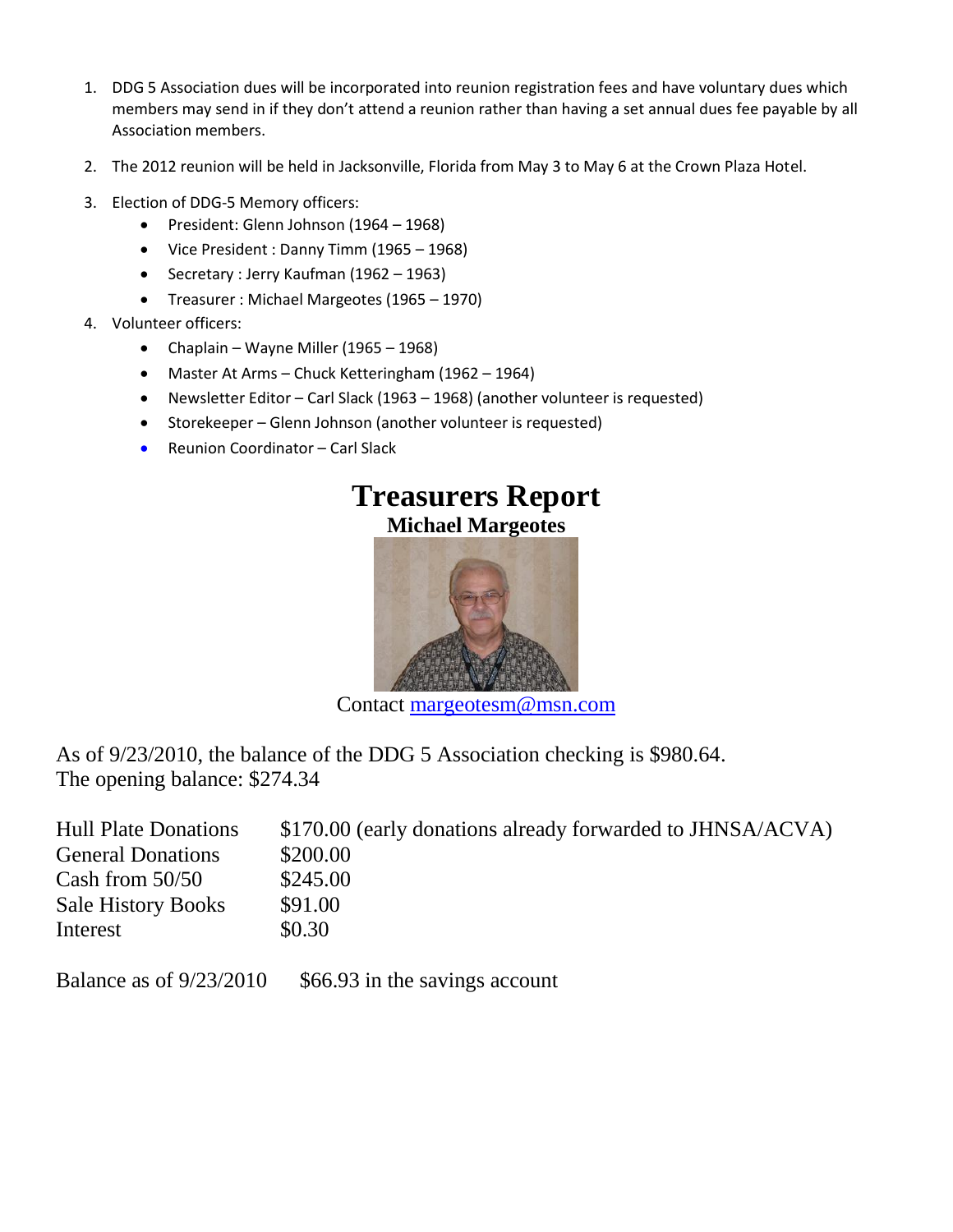### **Storekeeper Glenn Johnson** Contact: [Storekeeper@TheBigNickel.org](mailto:storekeeper@thebignickel.org)

The DDG 5 Association has a stock of shirts, hats, cups and other items for sale. The store owns all of its stock and income from the sale of inventory is used to increase the stock, with excess profits being turned over to the treasurer. You can access the Ships Store by going to [http://thebignickel.org/ShipsStore.html.](http://thebignickel.org/ShipsStore.html) Simply open the Order Form (you'll need to have Adobe Reader), print it out, select what you want, fill in the information you want for a monogram and send the form along with your check or money order to Glenn Johnson at the address given on the form.

## **A word from the Webmaster**

Kirk "VJ" Neuman



Contact: [Captain.Kirk@thebignickel.org](mailto:Captain.Kirk@thebignickel.org)

Greetings shipmates! As I write this, 237 shipmates have registered on The Big Nickel. If you know of any shipmates that haven't yet registered, please ask them to do so. Registering commits you to nothing other than making my day that yet another shipmate has found the [Home Port](http://thebignickel.org/) of the USS Biddle/USS Claude V Ricketts DDG-5

I've made some minor changes to the site since the last newsletter. I've created a Facebook group dedicated to the USS Biddle/Claude V. Ricketts and those of you with Facebook accounts are encouraged to join. You can get to the group by clicking on the **Find us on Facebook** icon on the [Home Port](http://thebignickel.org/) page of the site. I have also created two separate Taps pages, one for crewmates and another for family members. There is also a 2012 Reunion page that has very preliminary scuttlebutt about where and when as well as a daily countdown (this only to bug those of you who can't wait for the next reunion $\circledcirc$ ).

I am slowly (make that glacially) working on The Big Nickel 2.0 which will have changes in the navigation menus, site and forum registration (I'm working on combining them), the ability to edit/modify your registered information, and general page changes throughout. As I've said before, I welcome any and all comments, both positive and negative, and any ideas for improvement or changes to the site.

The embodiment of the site that you currently visit has evolved from something I initially threw together over a couple of months back in 2008 to what you see today. Although most of my career was in software engineering, I'm not a professional web designer or developer, which should be readily apparent. I've come to realize (I actually knew it all along) that creating a great website takes a lot of time and knowledge. The former, time, is something that I have loads of since I'm now retired, but on the flip-side, my time is taken up by other things besides the web site (as defined by my wife, my family, my lawn, my house, my …). The second, knowledge, is something that I'm gathering over time by reading lots of technical books and taking online courses, then trying to implement what I've learned into TBN 2.0. The end result is that I can't give you a projected date on when TBN 2.0 will be released, although I'm hoping that things will be ready before the 2012